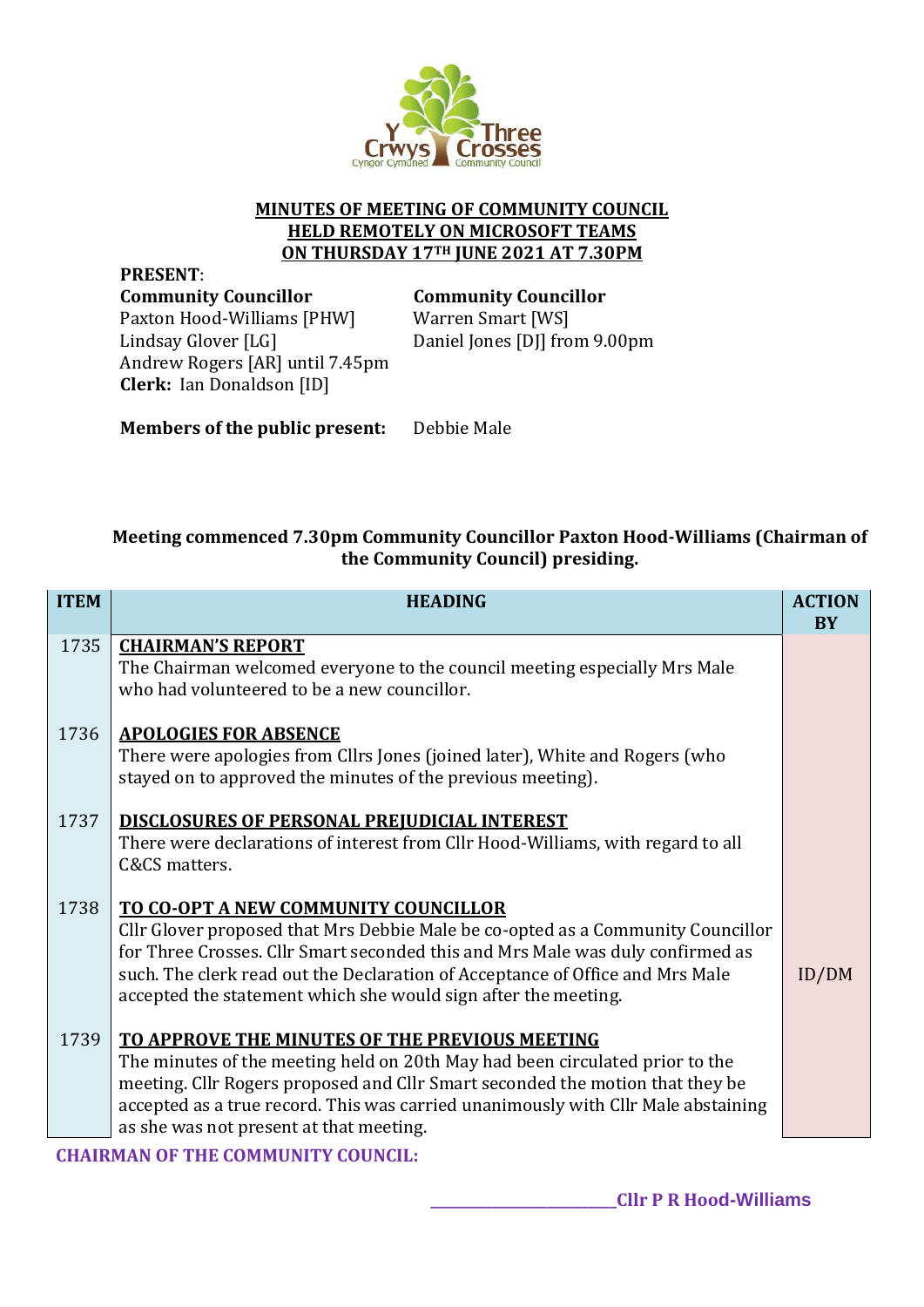| 1740 | <b>MATTERS ARISING</b><br>[1723] Cllr Smart said it was highly unlikely that an event would be able to be<br>held this year.<br>[1723] Cllr Hood-Williams said that he had been informed that Swansea City                                                                              |            |
|------|-----------------------------------------------------------------------------------------------------------------------------------------------------------------------------------------------------------------------------------------------------------------------------------------|------------|
|      | Council and Active Travel were looking at the feasibility of a cycle route across                                                                                                                                                                                                       |            |
|      | Fairwood Common.<br>[1723] Cllr White had circulated his plan for merging the two websites and<br>applying the certification.                                                                                                                                                           | <b>KW</b>  |
|      | [1723] The Highways Dept search regarding land around the Community Centre -<br>Mr Geoff Bacon of SCC Estates has now referred this to the Highways Dept to seek<br>their approval.                                                                                                     | <b>PHW</b> |
|      | [1723] An advert for the council clerk vacancy would be published within SCC<br>shortly. An application form would be pasted on the TCCC website. Cllr Glover<br>asked what form the selection process would take? The chairman replied that the                                        | <b>PHW</b> |
|      | councillors would carry out a shortlisting and then interview process as a group.                                                                                                                                                                                                       |            |
|      | [1723] Two new dual-purpose litter/dog waste bins had been ordered from SCC<br>at a discounted price.                                                                                                                                                                                   | ID         |
|      | [1723] Cllr Glover reported that TCCC had been awarded a Welsh Water<br>Community Fund grant of £500 towards the cost of 4 new flowering cherry trees                                                                                                                                   |            |
|      | to be planted on the west side of the Banc in the Autumn.                                                                                                                                                                                                                               | ID         |
| 1741 | <b>CLERK'S REPORT AND CORRESPONDENCE</b><br>1. External Audit Process - Internal Audit report received with no matters of<br>concern raised.                                                                                                                                            |            |
|      | 2. Playground Project - Problems with zip wire trolley mechanism seizing.<br>Sutcliffe contacted and a visit from post contract manager awaited.                                                                                                                                        | ID         |
|      | 3. Litter/Waste Bins - New signage stating 'DOG WASTE ACCEPTED' has been<br>applied to all litter bins.                                                                                                                                                                                 |            |
|      | 4. Community Centre Re-Opening - being kept under review.                                                                                                                                                                                                                               | ID         |
|      | 5. New Banc Paths -B-Line starting construction Monday 14th June.<br>The work was completed 18th June on time.                                                                                                                                                                          |            |
|      | 6. Community Centre Roof & Walls Cleaning - Crystal Clear arranged for<br>$6/7/21$ @ 8.00am                                                                                                                                                                                             | ID         |
|      | 7. Benches - Quotation from Streetmaster £633 (ex VAT) each for same benches<br>as Banc (without TCCC logo). No progress as yet.<br>Cllr Hood-Williams agreed to speak with SCC regarding the possibility of using DLO<br>workers to undertake the refurbishment project.               | <b>PHW</b> |
|      | 8. Local Places for Nature Scheme - Dr Hazel Nichols has planted 8 new<br>hawthorn trees at the Community Centre. She has suggested that TCCC plant some<br>ornamental cherry trees on the west side of the Banc. The cost would be in the<br>region of £500 for 4 or 5 trees 6ft high. |            |

### **CHAIRMAN OF THE COMMUNITY COUNCIL:**

 **\_\_\_\_\_\_\_\_\_\_\_\_\_\_\_\_\_\_\_\_\_\_\_\_\_\_\_Cllr P Hood-Williams**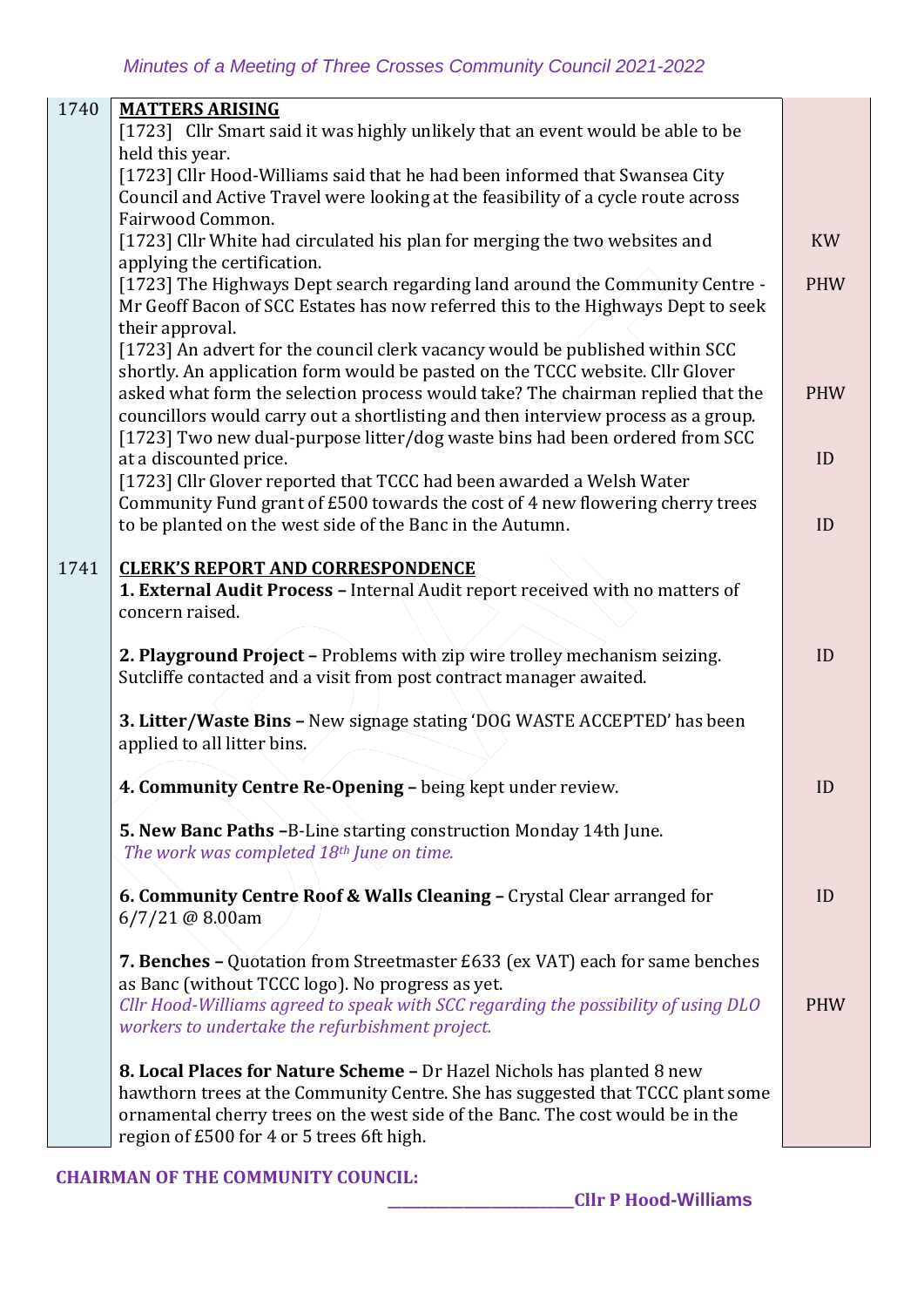| 1741 | Welsh Water grant application to be made by Cllr Glover.<br>Cllr Glover confirmed that this had been successful and the clerk would order the<br>trees in August.<br>Fresh round of grants available to community groups and organisations.<br>It was agreed not to apply this time around.<br>It was also agreed that Dr Kevin Arbuckle could place some artificial reptile refugia<br>in the community council grounds                                                                                                                                                                                                                                                                                                                                                                                                                                                                                                                                                                                                                                                                                   | ID                              |
|------|------------------------------------------------------------------------------------------------------------------------------------------------------------------------------------------------------------------------------------------------------------------------------------------------------------------------------------------------------------------------------------------------------------------------------------------------------------------------------------------------------------------------------------------------------------------------------------------------------------------------------------------------------------------------------------------------------------------------------------------------------------------------------------------------------------------------------------------------------------------------------------------------------------------------------------------------------------------------------------------------------------------------------------------------------------------------------------------------------------|---------------------------------|
|      | 9. Outdoor Gym Scheme - potential suppliers identified and contacted by Cllr<br>Smart. Awaiting visits and quotations from interested manufacturers.                                                                                                                                                                                                                                                                                                                                                                                                                                                                                                                                                                                                                                                                                                                                                                                                                                                                                                                                                       |                                 |
|      | 10. Post Office Noticeboard - A local carpenter/builder has been asked to<br>replace the backing board and supports. Then to re-mount the board. Mr K Khan<br>and Mr D. Male made aware of the work and have given their permission.                                                                                                                                                                                                                                                                                                                                                                                                                                                                                                                                                                                                                                                                                                                                                                                                                                                                       | ID                              |
|      | <b>Correspondence Received</b><br>10. Independent Remuneration Panel for Wales - email and letter received<br>26/5/21 advising that TCCC are in non-compliance for not publishing members<br>remuneration of councillors for 2019/20.                                                                                                                                                                                                                                                                                                                                                                                                                                                                                                                                                                                                                                                                                                                                                                                                                                                                      |                                 |
| 1742 | <b>FINANCIAL REPORT/ACCOUNTS FOR PAYMENT</b><br>The clerk presented the June accounts for payment. It was proposed by Cllr Glover<br>that these be accepted. Cllr Male seconded this and the motion was carried<br>unanimously. The approved accounts are appended to these minutes                                                                                                                                                                                                                                                                                                                                                                                                                                                                                                                                                                                                                                                                                                                                                                                                                        | ID                              |
| 1743 | <b>COMMUNITY COMMUNICATIONS</b><br>Cllr White had issued an improvement plan for the website which was discussed<br>earlier.                                                                                                                                                                                                                                                                                                                                                                                                                                                                                                                                                                                                                                                                                                                                                                                                                                                                                                                                                                               |                                 |
| 1744 | <b>CAPITAL PROJECTS</b><br>Cllr Smart tabled a spreadsheet detailing the responses he had received to the<br>Outdoor Gym Project enquiry he had issues to suppliers.<br>He noted that whilst some had submitted schemes priced around £8-10K others<br>had priced the specification at £23-28K.<br>The councillors discussed these and decided to rule out Mant Leisure and<br>Wicksteed Leisure on value for money. The schemes from FreshairFitness and<br>Sunshine Gym (Broxap) were debated in detail and it was resolved that the latter<br>be considered as the preferential supplier for the project. They can offer a Parks<br>Midi Package which includes 6 items of equipment for around £6200 plus<br>installation. Cllr Smart would contact Broxap and firm up some prices. It was<br>agreed that the Facebook page should be used to ask the community what their<br>views were on such a scheme. Cllr Smart agreed to do this and to speak with Mike<br>Balsamo a fitness trainer who lives in the village for his opinions.<br>The clerk and Cllr Smart would work together on the project. | <b>WS</b><br><b>WS</b><br>ID/WS |
| 1745 | <b>PLANNING APPLICATIONS</b><br>There were 3 planning applications to discuss. Cllr Hood- Williams left the virtual<br>room and Cllr Smart took the chair.                                                                                                                                                                                                                                                                                                                                                                                                                                                                                                                                                                                                                                                                                                                                                                                                                                                                                                                                                 |                                 |

### **CHAIRMAN OF THE COMMUNITY COUNCIL:**

 **\_\_\_\_\_\_\_\_\_\_\_\_\_\_\_\_\_\_\_\_\_\_\_\_\_\_\_Cllr P Hood-Williams**